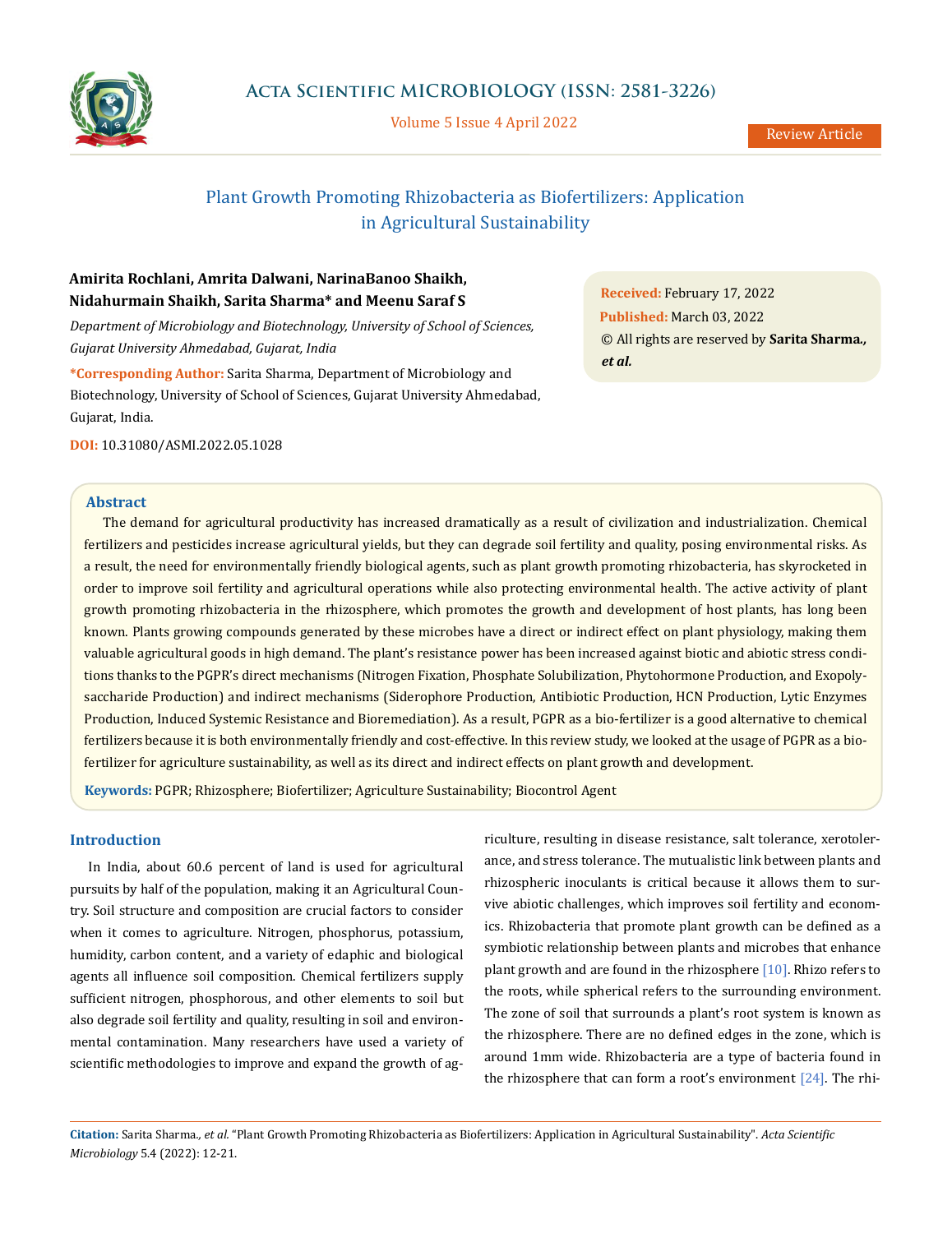zosphere's diverse microbial communities allow the development of microorganisms that can boost plant growth under abiotic circumstances through direct and indirect mechanisms. Although the root gives the plant mechanical strength and aids in nutrition and water intake, it also secretes a range of chemicals. These chemical substances released by plant roots entice large microbial colonies, and these chemical compounds are known as root exudates. Root exudates modify the chemical and physical properties of soil, which regulates the makeup of soil microbial communities at the root surface. Soil microbial communities are difficult to distinguish due to their great phenotypic and genotypic diversity  $[21]$ . The bulk of cells in the soil's upper layer are unculturable, with around  $10<sup>9</sup>$ cells per gram of soil. The percentage of these cells that have been cultivated and thoroughly researched is minimal, about 5%. Microbial populations discovered in the vicinity of these roots include Bacteria, Fungi, Yeast, and Protozoa. Few of them are free-living, and some of them have symbiotic relationships with a variety of plants [21]. Microorganisms and plant interactions can have a positive, negative, or neutral influence on plants. Microorganisms can have a variety of effects, depending on the soil conditions. To research microbial diversity, a variety of cultivation-dependent and cultivation-independent techniques are applied [1]. Both mechanisms have their own set of advantages and disadvantages [21].



**Figure 1:** Plant-Microbe interaction (Rhizoshpere) (image created by PP in MS Office 365).

The rhizosphere is composed of 3 constituents:

- The Rhizosphere (soil)
- The Rhizoplane and
- The roots.

The rhizoplane is the root surface that is firmly linked to soil particles and is surrounded by microorganisms [6]. Bacteria concentrations in the rhizosphere are 10–1000 times higher than in bulk soil, but relatively low in lab media.

In the past years more attention has been paid to PGPR for the upgradation of soil and enhancement of plant growth via different methods and replacement of chemical fertilizers. A thorough knowledge is required of PGPR and their interactivity with the biotic and abiotic factors is very much crucial in energy generating processes and bioremediation operations [36]. PGPR works better over chemical fertilizers as they are environmentally friendly, also economically viable and best for the soil management practices for attaining more agricultural sustainability and consequently fecundity of soil. Here, we have discussed various mechanisms by which PGPR can be used as an effective tool to achieve sustainable development in agriculture and to improve soil fertility.

#### **Plant growth-promoting rhizobacteria**

The discovery of microorganisms (1683) was credited to the father of microbiology (Anton Van Leeuwenhoek). However, the capacity of these microbes to serve as a plant growth booster has been exploited for centuries. Bacterial variety is abundant in soil, and they play an important role in the operation of terrestrial ecosystem processes. Various microorganisms and leguminous plants work together to improve soil quality and fecundity through symbiotic relationships. Plant growth promoting rhizobacteria was the name given to these beneficial bacteria by Kloepper and Schroth (1981) [24].

### **PGPR variants**

### **There are two types of PGPR present in rhizosphere [29]**

- IPGPR (Intracellular plant growth promoting rhizobacteria): IPGPR is found in the root cell's modular structure. For instance, *Frankia* and *endophyte*s work together to fix nitrogen.
- EPGPR (Extracellular plant growth promoting rhizobacteria): EPGPR is found in the root cortex cells rhizosphere (rhizoplane) or intracellular spaces. *Agrobacterium, Caulobacterium, Flavobacterium, Pseudomonas, Serratia,* and other bacteria are examples [18].

In nature, Gram-Negative rod-shaped bacteria are predominantly rhizobacteria, whereas Gram-positive bacterial proportion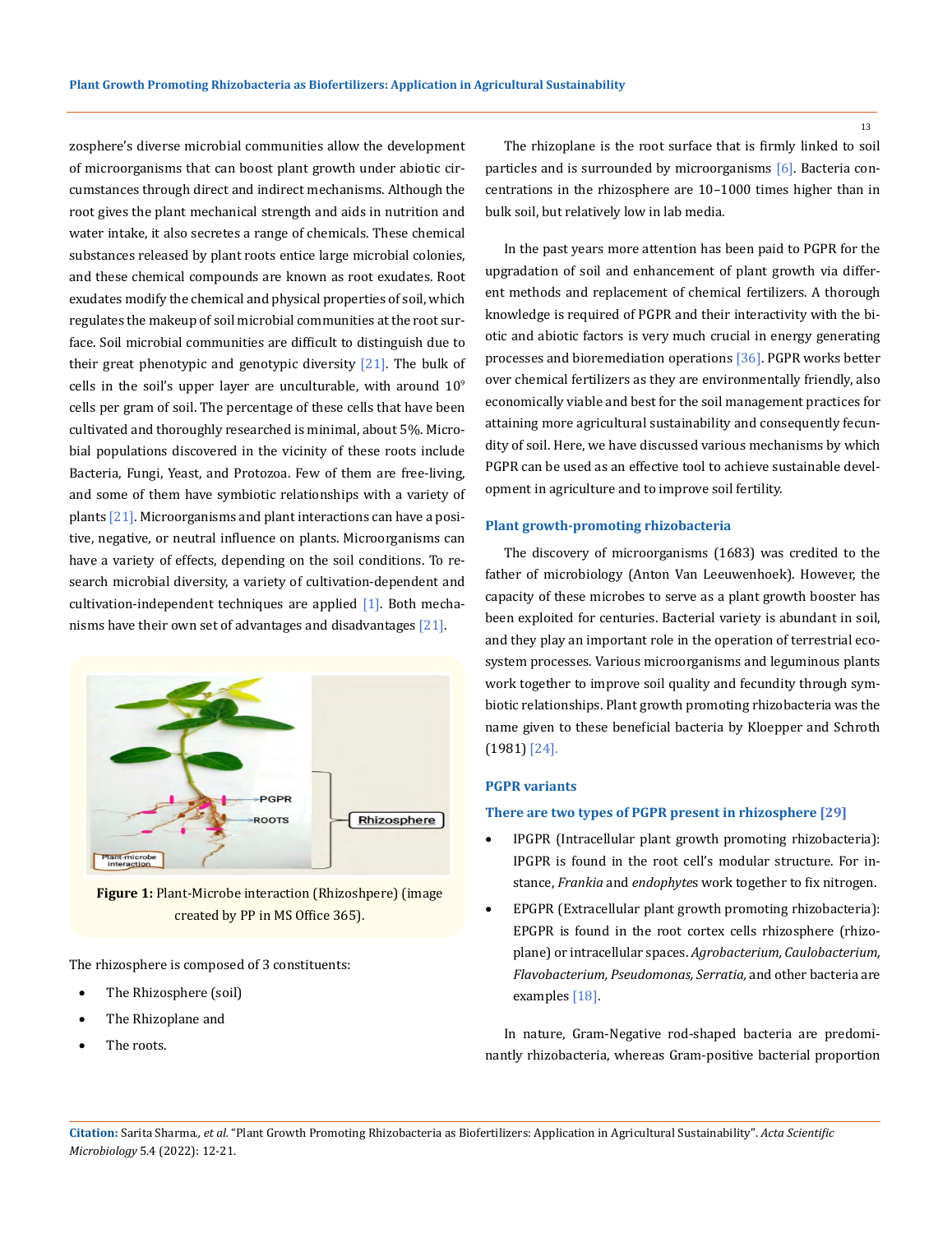(rod, cocci) is minimal in comparison to gram-negative bacteria. Because they are a key part of soil nutrient cycling and plant growth promoting activities, the *Actinomycetes* group of bacteria is also implicated in rhizosphere microbial populations. *Micromonospora* sp, *Streptomyces* sp, and *Streptosporangium* sp, which are some of the best identified in the rhizosphere  $[14]$ , are examples of *Actinomycetes* that operate as plant growth promoting microbes. *Streptomyces* acts as a PGPR in *Pinus taeda*, and has been utilised to control pathogenic fungal infections like Pine Rot. *Actinomycetes*  in the soil produce a variety of antibacterial compounds. The effects of *Bacillus subtilis* strains on phytopathogens are investigated. In a wide range of root zone temperatures, PGPR can promote nitrogen fixation and nodulation. Furthermore, utilising these PGPRs as biofertilizers is an ongoing study topic. When in a connection with host plants, PGPR is best described as a vital member of the rhizosphere network that enhances their growth and development. These bacteria can help enhance economic production, soil fertility, and ecosystem stability by responding to stressful situations. PGPR has been widely utilised to increase agricultural and horticultural diversity. They have the ability to turn infertile, unproductive ground into arable and productive land. Rhizobacteria and growing plants have primarily three types of linkages (neutral, positive, and negative) [7].

- Neutral Consequences: There are no detectable effects on the host's growth and development as a result of the relationship.
- **Detrimental Effects:** The synthesis of fatal chemicals by phytopathogenic bacteria, such as hydrogen cyanide and ethylene, has a negative impact on plant growth and development.
- **Positive Effects:** There are two types of positive effects.

PGPR promotes plant development in both direct and indirect ways. These include nitrogen fixation, enhancing overall plant biochemistry, combating various biotic and abiotic stress situations, and creating enzymes to manage plant diseases by offering resistance to a variety of phytopathogens through a variety of mechanisms.

The activity of PGPR varies depending on the type of host plant [32,45].

#### **Mechanism of action of plant growth promoting rhizobacteria**

Plant growth rhizobacteria are able to perform various mechanisms in order to improve plant growth and development and eventually lead to the sustainable agricultural practices. Direct mechanisms of these rhizospheric microorganisms can improve plant growth by enhancing the uptake of nutrients via nitrogen fixation, solubilization of phosphate, production of phytohormones and exopolysaccharide production which results in sustainable and eco-friendly prespective of agri-science. These microbes also indirectly involve in the protection of plants due to the production of antibiotics, hydrogen cyanide, siderophores and other biocontrol agents. Therefore, plant growth promotion by plant growth rhizobacteria is an important and innocuous way in agriculture [36].

# **Direct mechanisms**

PGPR enhance the plant growth and development directly by facilitating nutrient uptake, by nutrient solubilization like of phosphate and potassium, exopolysccharide and phytohormones production, and fixation of Nitrogen [9]. The mechanisms as mentioned directly affects the plant growth but differ according to the plant and microbes involved in it. In the presence of pgpr, increase in individual ion fluxes at the root surface help in direct enrichment of nutrient uptake by plants (Figure 2).

### **Improve minerals uptake**

The addition of PGPR has an impact on overall plant physiology by affecting the chemical and physical features of the soil, as well as the rhizospheric microorganisms that live in that region. The addition of PGPR, which stimulates proton-pump ATPase, boosted the plant's mineral absorption. Mineral uptake by plants was reported to be enhanced when inoculants or rhizobacteria were applied. These minerals included calcium, phosphorus, iron, copper, zinc, and magnesium. The PGPRs in the rhizosphere create a drop in pH in the soil and plants, resulting in the creation of organic acid, which causes mineral uptake by crop plants [44]. PGPR has been shown in numerous studies to improve the availability of minerals for plants. The important premise in aiding the transfer of such minerals is the solubilization of inaccessible forms of minerals.

#### **PGPR as nitrogen fixers**

Nitrogen (N), a critical component of all life forms, is a vital ingredient for plant growth. Because it affects the composition of nucleotides, membrane lipids, and amino acids, it is an important

**Citation:** Sarita Sharma*., et al.* "Plant Growth Promoting Rhizobacteria as Biofertilizers: Application in Agricultural Sustainability". *Acta Scientific Microbiology* 5.4 (2022): 12-21.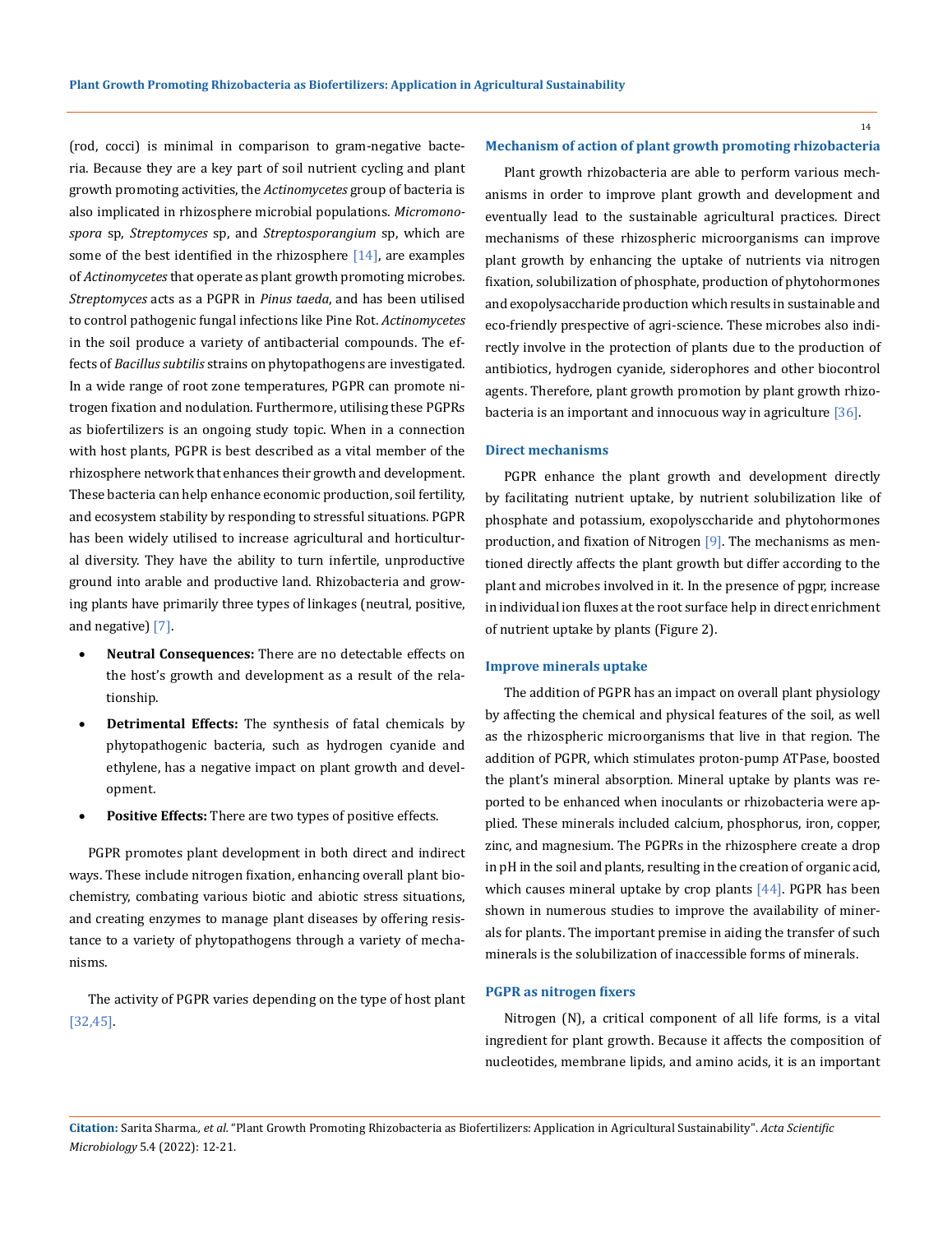component. Nitrogen fixation by biological methods is an important microbiological function for supporting life on earth. Photosynthesis is used by photosynthetic bacteria to carry out this process. Nitrogen fixation is the process of producing ammonia from atmospheric nitrogen, which is catalysed by the enzyme nitrogenase [13]. Many PGPR species can fix nitrogen and exhibit significant results, hence research on nitrogen fixation has been ongoing for many years. Many bacterial taxa, such as *Rhizobia*, have been identified that may fix nitrogen mutualistically within plant nodules. Frankia *(Actinobacteria)* can associate with many plant groups and *Alpha-proteobacteria* lives in symbiosis with legume plants. *Cyanobacteria* are also one of the most important nitrogenfixing bacteria, coexisting with a wide variety of higher and lower plan. The term "associative symbiosis" refers to a relationship between two separate species or biological systems, which can be mutually beneficial or not required to perform certain activities.

# **Nitrogen fixation process**

As previously stated, nitrogenase converts atmospheric nitrogen to ammonia [13]. Nitrogenase is an oxygen-sensitive enzyme that can be irreversibly inactivated. Nitrogen fixation is accomplished through the hydrolysis of 16 ATP (energy currencies). Nitrogen fixation can be divided into two categories:

- • Nitrogen fixation through symbiotic relationships
- Nitrogen fixation through non-symbiotic relationships.

The symbiotic nitrogen fixation process is thought to be more essential than the non-symbiotic nitrogen fixation process because a large amount of nitrogen may be fixed symbiotically. Various genera, such as *Azospirillum, Enterobacter*, and *Pseudomonas,* carry out the non-symbiotic nitrogen fixation process by stimulating the growth of non-leguminous plants [9]. Whereas, in the case of symbiotic nitrogen fixation through inter-relationships with legume plants, *Rhizobium, Sinorhizobium*, and other bacteria are involved. Nitrogen reduction is a difficult procedure that is carried out as follows:

$$
N_2 + 16Mg \, \text{ATP} + 8^{e} + 8^{H+} \cdots \rightarrow 2NH_3 + H_2 + 16 \, Mg \, ADP + 16 \, Pi.
$$

Nitrogen fixation is carried out by the gene (nif), which can activate iron proteins, contribute an electron, manufacture of the ironmolybdenum cofactor, and other genes that regulate enzyme activity. When nitrogen-fixing PGPR is applied to an agricultural field, it can improve plant growth and development, regulate nitrogen levels in the soil, and manage diseases (protection from pathogens) [29]. They have the potential to be utilized as a biological fertilizer.

#### **Regulators of plant growth**

Plant growth regulators are organic chemicals that can promote, inhibit, or change plant growth and development at very low concentrations (approximately 1 mM). These organic compounds can also be produced by PGPR. Auxin, cytokinin, gibberellins, ethylene, abscisic acid, and brassinosteroids are a collection of plant regulators that the root cell can multiply by producing an excess of lateral roots [22,48]. The most important auxin is IAA (Indole -3 Acetic acid), which belongs to a group of hormones.

## **Solubilization of phosphate**

Phosphorus is the second most important nutrient for plants after nitrogen. Phosphorus occurs naturally in the soil in an inorganic form, making it one of the most important growth-limiting variables in agricultural systems. As a result, it is necessary to apply or add a biological agent capable of converting inorganic/insoluble phosphorus to a soluble form. Plants may easily assimilate this type of phosphorus by converting insoluble phosphorus complex into soluble simple phosphorus with the help of rhizobacteria [20]. Phosphorus is generally present in healthy soil at 0.118 mg/ dl, while plants require 0.3393 mg/dl for product growth and development [20]. Among the different techniques of Plant Growth Promotion by bacteria, inorganic phosphate solubilization is extremely important in commercial plants. Plants use the orthophosphate form of phosphorus that rhizobacteria make available. The two forms of phosphorus that are only absorbed by plants are monobasic (H<sub>2</sub>PO<sub>4</sub>) and dibasic (HPO<sub>4</sub><sup>-2</sup>) [25]. Phosphate solubilizers include rhizobacteria such as *Agrobacterium, Flavobacterium, Pseudomonas, Mycobacterium*, and *Bacillus*. Some of the probable phosphate solubilizers found in chickpea nodules include *Mesorhizobium ciceri* and *Mesorhizobium mediterranean*. Mineralization of organic phosphorus compounds can be carried by enzymes such as phosphatase, phytase [26]. Phosphatase enzymes can operate in both acidic and neutral rhizospheric soil pH. Rhizobium has been found to have a high amount of acid phosphatase activity.

#### **Solubilization of phosphate mechanism**

Phosphate solubilizing bacteria use a variety of methods to convert insoluble to soluble forms. Microorganisms produce a variety of organic acids that can chelate out divalent cations such as the  $Ca^{2}$  as well as phosphates. Phosphate is released when organic acids create soluble complexes with metal ions that are strongly connected with insoluble phosphorus [26].

**Citation:** Sarita Sharma*., et al.* "Plant Growth Promoting Rhizobacteria as Biofertilizers: Application in Agricultural Sustainability". *Acta Scientific Microbiology* 5.4 (2022): 12-21.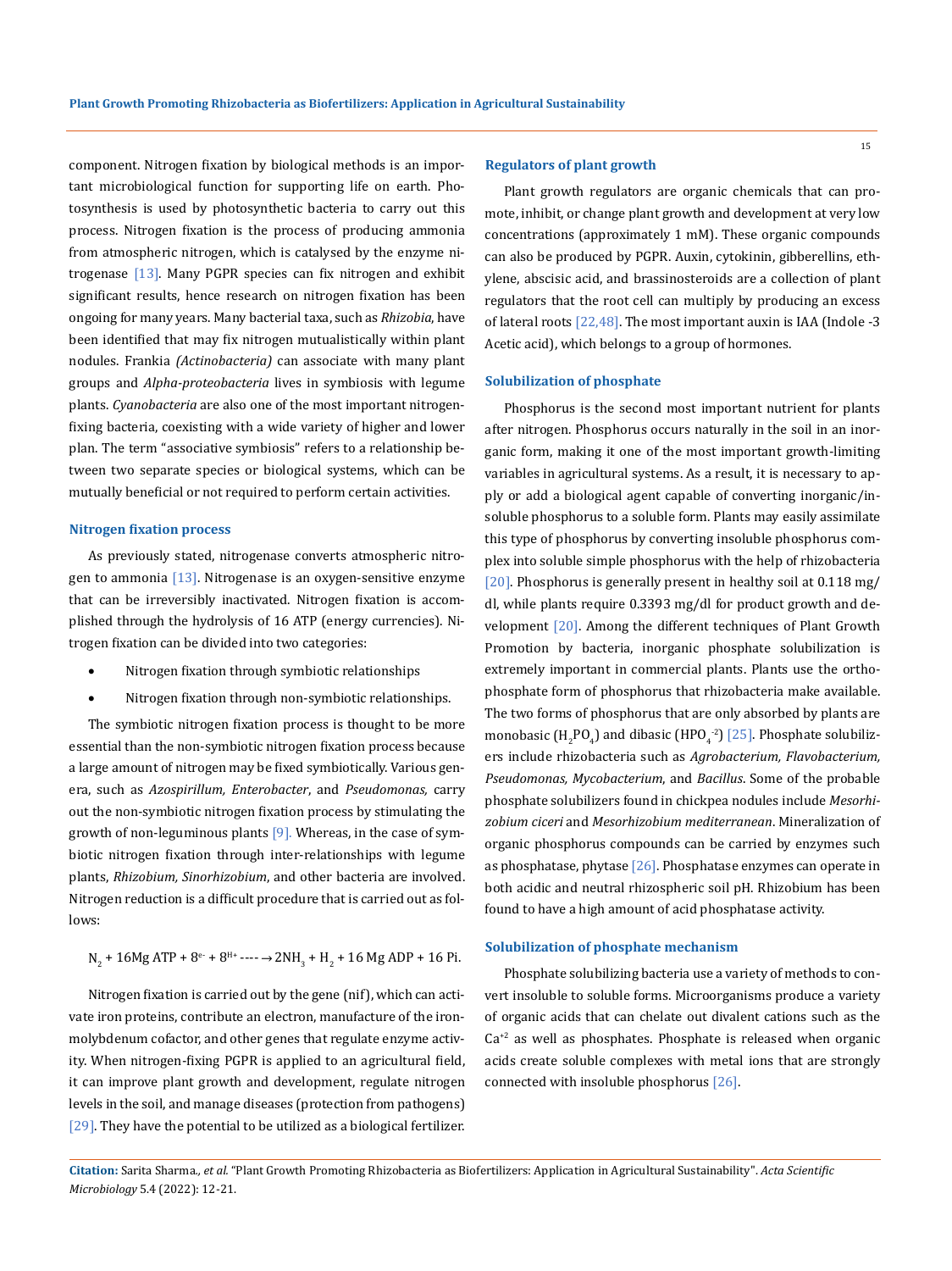#### **Exopolysaccharide production**

Exopolysaccharide (EPS) is a type of extracellular matrix that can be either a firmly bonded capsule or a freely produced slime layer. PGPR creates EPS, which helps plants develop even in dry soil by maintaining a high moisture content in the soil [32]. Under adverse situations such as drought, EPS has a positive effect on plant growth. By creating EPS, PGPR creates a protective sheath or biofilm around the plant's roots, which protects them from desiccation. They become adhered to surfaces that have excess moisture with the help of EPS [32]. EPS maintains the rhizobium biofilm and ensures that it functions properly. *Rhizobium* sp, *Enterobacter cloacae, Bacillus pretences, Azotobacter vinelandii*, and other PGPR creates EPS [26]. As a result, EPS is directly responsible for the host plants survival in the face of abiotic stress [40].

#### **Indirect mechanisms**

PGPR promotes plant growth indirectly by reducing the negative impacts of pathogenic microorganisms. They contribute to the host's defense power by triggering the synthesis of hostile chemicals [46]. This strategy indirectly promotes plant growth by preventing phytopathogens and their harmful effects, as well as assisting the plant in growing under diverse abiotic conditions. They aid plant growth by creating enzymes, opposing chemicals such as antibiotics, and enhancing host resistance power. Indirect processes include the formation of siderophores, EPS, and cyanides, all of which act as plant pathogen antagonists (Figure 2) [40,42].



**Figure 2:** Direct and Indirect mechanisms of plant growth promoting rhizobacteria (image created by PP in MS Office 365 ProPlus, PowerPoint).

# **Siderophore production**

In an iron-deficient environment, microorganisms make small organic compounds called siderophores, which aid in iron grabbing. Siderophores have been the subject of a lot of research in the last ten years because of their unique ability to collect iron metal cations. *Pseudomonas* species which acts as a PGPR utilizes siderophores produced by microorganisms in the rhizosphere to meet their ions requirements [20]. Especially, *Pseudomonas putida*, in particular, exploits siderophores produced by other microorganisms to enhance the amount of iron available. A powerful siderophore like ferric-siderophore complex plays a vital role in iron uptake by plants when other metals such as nickel and cadmium are present. Because it can create siderophore, PGPR is a valuable asset that provides the required amount of iron [20]. PGPR, which makes siderophores has been shown to be a possible biocontrol agent for preventing plant diseases [17]. Between 12 and 24 ppm of iron is available for plant absorption. The use of iron chelates/ salts, modification of soil pH, application of organic matter to soil devoid of accessible iron, and application of cultivars with the ability to uptake iron from the soil are all examples of soil management and implantation that aims to nurture these values and optimize iron deficiency. However, this strategy appears to be ineffective and costly. The ability of PGPR to capture iron through their siderophores and make it available to plants appears to be the most effective technique for meeting their iron intake demand [39,49].

#### **Production of HCN (hydrogen cyanide)**

HCN is a biological control agent and one of the most important chemical molecules produced by rhizobacteria that promote plant growth  $[26]$ . The secondary metabolite produced during the early stationary phase is hydrogen cyanide. There is no growth, energy storage, or main metabolism involved. Cyanide is produced by a variety of bacteria, fungus, algae, and plants. Because cyanide is poisonous, it colonises in plant root sections and makes it difficult for weeds to survive, making it an effective biocontrol weed agent [36]. *Bacillus* and *Pseudomonas* species produce HCN in large quantities (88.89 percent) [1]. Because cyanide is poisonous, inoculating plants with HCN-producing PGPR has no negative consequences. The HCN-producing PGPR is only found in the roots of their host plants. HCN kills cells through interfering with the electron transport chain (ETC) and energy supply.

## **Production of antibiotics**

There is a lot of competition for resources among bacteria in the natural world. As a result, the release of antibiotics permits these PGPR species to compete effectively. PGPR can kill pathogens in plants, however overuse of antibiotic-producing PGPR strains can

**Citation:** Sarita Sharma*., et al.* "Plant Growth Promoting Rhizobacteria as Biofertilizers: Application in Agricultural Sustainability". *Acta Scientific Microbiology* 5.4 (2022): 12-21.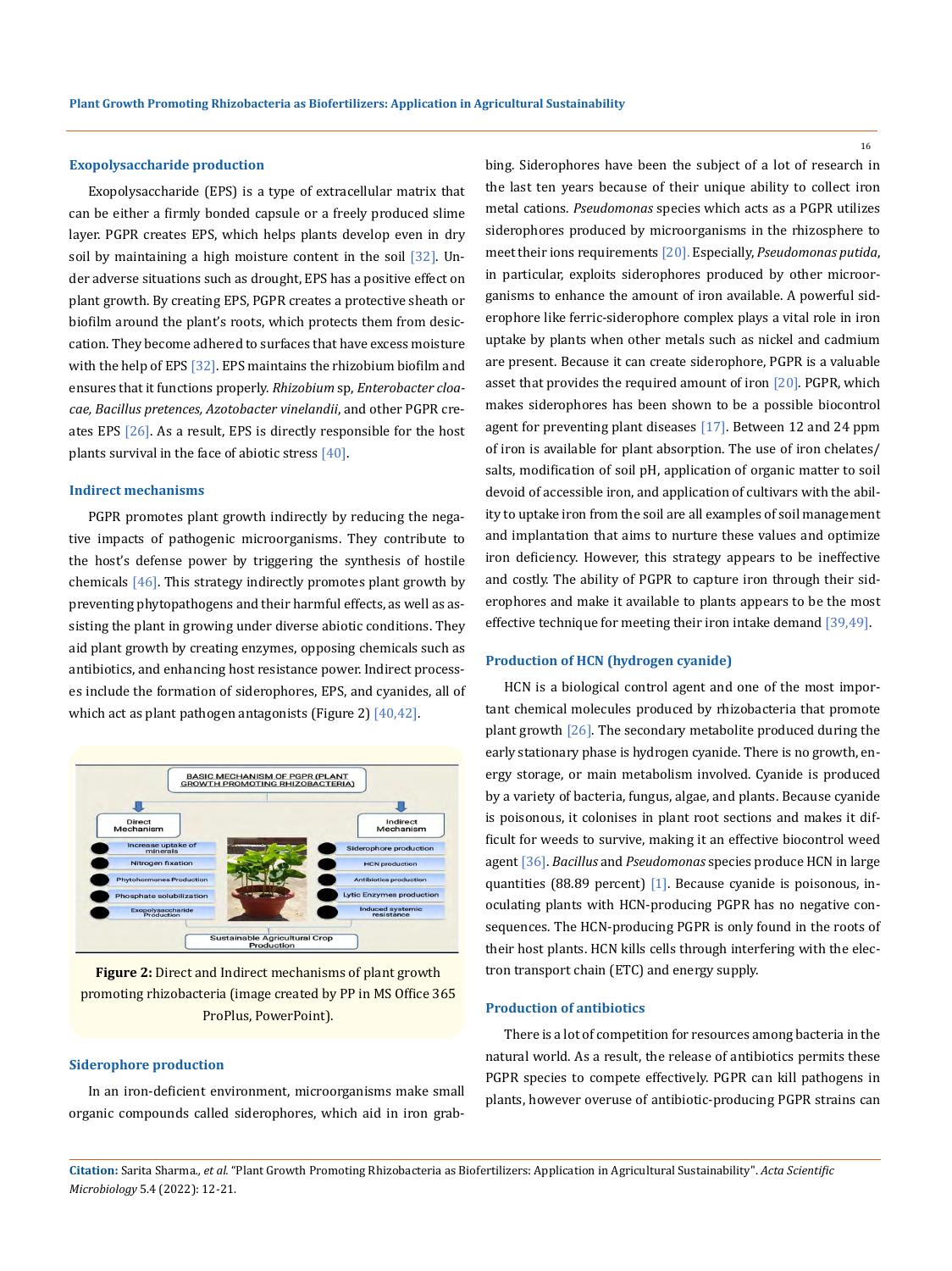cause pathogenic strains to become resistant  $[23]$ . Because of their broad-spectrum activity, fluorescent *Pseudomonas* species are usually used against plant diseases. Antibiotics stimulate ISR (Induced Systematic Resistance) genes in plants, making antibiotics primary role in plant disease management [39].

#### **Production of lytic enzymes**

PGPR promotes plant growth by stimulating the production of metabolites that regulate phytopathogenic agents. PGPR produces enzymes such chitinase, SOD (superoxide dismutase), and ACC (1-aminocyclopropane-1-carboxylic acid) deaminase, which aid in the destruction of pathogen cell walls  $[16]$ . The fungal cell wall is made up of chitin and beta 1-4 N-acetylglucosamine, and the PGPR bacteria produces enzymes called beta 1-3 glucanase and chitinase that cause cell wall rupture and so restrict fungal development. *Fusarium oxysporum* and *Fusarium udum* cause *fusarium wilt* by producing enzymes such as chitinase and beta-glucanases, which are produced by PGPR such as *Pseudomonas fluorescence* LPK2 [35].

#### **Induced systematic resistance**

In addition to increasing mineral intake and improving general plant physiology, rhizospheric inoculants can also strengthen plant defense systems, making the plant resistant to a variety of phytopathogens. Plants, for example, respond to biotic stressors such as diseases and insects  $[28]$ . Some systemic responses spread to other parts of the plant, far from the injured organ, triggering defensive systems throughout the plant. Induced resistance is a physiological state in which the crop plant's defensive efficacy is improved as a result of biological or chemical means, which helps protect plant tissues that were not exposed to the initial attack from future attacks [50]. Induced resistance can be triggered by rhizospheric inoculants colonisation or diseases such as insects or herbivores [33]. When pathogens enter defensive mechanisms are activated, such as the creation and activation of defense enzymes such as phytase, peroxidases, chitinase, beta 1-3 glucanase, superoxide dismutase, and a few proteinase inhibitors. ISR (induced systemic resistance) is a plant defense mechanism that helps the plant avoid illness. For a specific pathogen, ISR is not very specific. Within the plant, ethylene hormone transmission causes induced systemic resistance, which maintains the defensive mechanism active against several plant diseases [38]. Lactones, lipopolysaccharide, siderophores, acetoin, and butanediol are some of the structural components of the bacterial cell that can cause ISR. As PGPR is isolated from the

roots of a bean plant, it induces resistance, resulting in a significant decrease in PDI (percent disease incidence) and viral concentration when compared to non-bacteria plants [12].

#### **Tolerant to abiotic stress**

Any element that hinders a plant's growth is referred to as stress. The formation of free radicals and highly reactive oxygen species increases in response to many types of stress [11]. Overproduction of these species oxidises photosynthetic pigments, lipids, proteins, and other plant-like components, causing harm. PGPR research has only been conducted on agricultural plants. Under abiotic stress circumstances, leaf water status has been improved with the use of PGPR [2,31,40,43,44]. PGPR also aids in the neutralisation of adverse effects on plants by scavenging the cadmium ion that causes the problem  $[41]$ . PGPR has proven to be good scavengers and aid in strengthening resistance to abiotic stress by creating ROS - Scavenging enzyme [15,19]. Plants can be stressed by pathogens such as bacteria, viruses, fungus, insects, and nematodes [26]. As a result of their impact, crop yields and thus production are reduced. According to sources, the negative effects of one or more phytopathogenic organisms account for around 15% of global loss [42].

PGPR strains such as *Paenibacillus polymyxa* B2, B3, B4, *Bacillus amyloliquefaciens* HYD-B17, *Bacillus thuringiensis*, and *Bacillus subtilis* RMPB44 can help with issues such as ecosystem nutrient cycling, co-evolution, and horticulture plant health [31].

#### **Biofertilizers**

The symbiotic interaction between microorganisms and fungi has been studied extensively, leading to the coining of the terms "bioinoculant" and "biofertilizer"  $[8]$ . Biofertilizers are living microorganisms that contribute to plant growth and development by increasing the availability of critical nutrients to the plant when inoculated to seeds, plant surfaces, or soil [34]. These vital nutrients are classified as macronutrients (N, P, K, Ca, Mg, S) and micronutrients (Zn, Fe, Cu, Mo, Mn, B, and Cl), with N, P, and K being particularly crucial in helping plants endure stress situations such as drought, cold, and diseases. Chemical fertilizers are commonly employed in farm management nowadays [3]. Chemical fertilizers are man-made compounds that are applied to crops in order to increase their yield and production [37]. However, these chemical fertilizers are not only expensive, but they also pose a health risk. As a result of the search for environmentally appropriate alternatives,

**Citation:** Sarita Sharma*., et al.* "Plant Growth Promoting Rhizobacteria as Biofertilizers: Application in Agricultural Sustainability". *Acta Scientific Microbiology* 5.4 (2022): 12-21.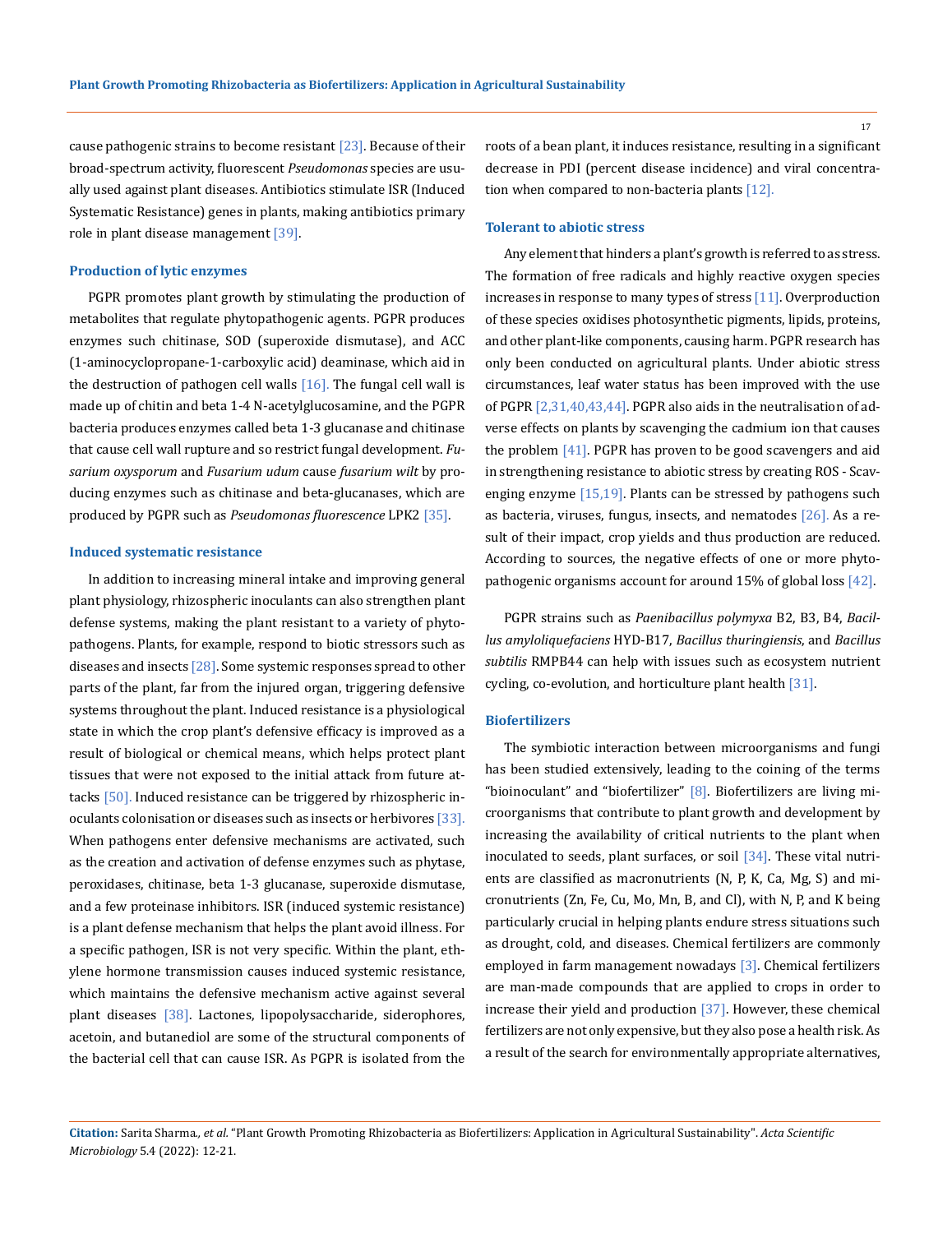biofertilizers (microbial products) were developed. The health of the soil can be improved as a result of their microbial activity, and they also give necessary nutrients to plants. When biological fertilizers are inoculated, they begin to proliferate and participate in nutrient cycle, benefiting plants [27]. To reduce the use of chemical synthetic fertilizers, effective plant growth-promoting rhizobacteria (PGPR) as biofertilizers are more beneficial, eco-friendly, nondestructive, and non-virulent to the host plant  $[5,47]$ . Biofertilizers are microbial cultures that are cost-effective, easy to use, and provide higher growth rates and yields than organic and chemical fertilizers [4]. Phosphate solubilization, nitrogen fixation, and the generation of plant development compounds are all helpful actions performed by bacteria utilized as biofertilizers  $[25,30]$ . Plants have hostile effects towards diverse phytopathogens as a result of the presence of these bacteria  $[8]$ . At the industrial level, a wide range of microorganisms can be utilized as biological fertilizers, depending on their capabilities, such as supplying nutrients to plants and functioning as natural pest deterrents.

The following traits should be present in the optimal strain

- It must be capable of standing in the presence of an already existing bacterial population.
- It must be able to withstand environmental conditions like temperature, radiation, drought, and other abiotic factors, among other things.
- It must be compatible with other microorganisms.
- Their actions and activities must be diverse.
- It must be capable of promoting the host plant's growth and development.
- It must be environmentally friendly, as it should not impair the environment's health.
- They must be able to interact with the host plant, enhancing the flow of nutrients directly (N, P, and Fe).
- They should promote plant fitness and provide stress protection.
- They must be able to reproduce in the rhizosphere  $[51]$ .

# **Conclusion**

Chemical fertilizers have been widely utilized in agricultural techniques for several decades, however the long-term impacts of these fertilizers on our surrounding environment, including soil,

human health, and so on, are rather concerning. These negative repercussions include soil contamination, a deteriorating climatic environment, and land misuse, all of which wreak havoc on soil fertility and agricultural methods. To solve these issues, one must use scientific knowledge to recognize the interaction of soil with microbes and their impact on plant growth. We can protect soil and plant production while simultaneously increasing output by doing so. Using beneficial PGPR consortia, we can create biofertilizers, bioherbicides, and bioinsecticides to replace hazardous chemical fertilisers. PGPR is an important part of the IPM (Integrated Pest Management System). The direct and indirect mechanisms of PGPR, such as nitrogen fixation, phosphate solubilization, exopolysaccharide production, phytohormone production, HCN production, lytic enzyme production, antibiotic production, induced system resistance, and siderophore production, are increasing plant growth, yield, and nutrient uptake. More research on specialized rhizospheric inoculants and microbial colonization in multidisciplinary fields that involve applications in nanotechnology, agrotechnology, material science, and merging functional approaches can result in novel formulations with better and more efficient results.

### **Acknowledgement**

We have great facilities thanks to the DST-FIST-sponsored Department of Microbiology and Biotechnology, University School of Sciences, Gujarat University, Gujarat, India.

# **Conflicts of Interest**

We declare that there are no conflicts of interest.

# **Bibliography**

- 1. Ahmad F., *et al*[. "Screening of free-living rhizospheric bacteria](https://www.sciencedirect.com/science/article/pii/S0944501306000437)  [for their multiple plant growth-promoting activities".](https://www.sciencedirect.com/science/article/pii/S0944501306000437) *Micro[biological Research](https://www.sciencedirect.com/science/article/pii/S0944501306000437)* 163.2 (2008): 173-181.
- 2. Ahmed N I A Z., *et al*[. "Rhizobacteria and silicon synergy mod](https://www.researchgate.net/publication/335432174_Rhizobacteria_and_silicon_synergy_modulates_the_growth_nutrition_and_yield_of_mungbean_under_saline_soil)[ulates the growth, nutrition and yield of mungbean under sa](https://www.researchgate.net/publication/335432174_Rhizobacteria_and_silicon_synergy_modulates_the_growth_nutrition_and_yield_of_mungbean_under_saline_soil)line soil". *[Pakistan Journal of Botany](https://www.researchgate.net/publication/335432174_Rhizobacteria_and_silicon_synergy_modulates_the_growth_nutrition_and_yield_of_mungbean_under_saline_soil)* 52.1 (2020): 9-15.
- 3. Aloo, B. N., *et al*[. "Rhizobacteria-based technology for sustain](https://link.springer.com/article/10.1007/s11540-019-09432-1)[able cropping of potato \(](https://link.springer.com/article/10.1007/s11540-019-09432-1)*Solanum tuberosum* L.)". *Potato Research* [63.2 \(2020\): 157-177.](https://link.springer.com/article/10.1007/s11540-019-09432-1)
- 4. Altaf MA., *et al*[. "Potential role of plant growth promoting rhi](https://www.ijraf.org/papers/v6-i5/4.pdf)[zobacteria \(PGPR\) to reduce chemical fertilizer in horticultur](https://www.ijraf.org/papers/v6-i5/4.pdf)al crops". *[International Journal of Research in Agriculture and](https://www.ijraf.org/papers/v6-i5/4.pdf)  Forestry 6* [\(2019\): 21-30.](https://www.ijraf.org/papers/v6-i5/4.pdf)

**Citation:** Sarita Sharma*., et al.* "Plant Growth Promoting Rhizobacteria as Biofertilizers: Application in Agricultural Sustainability". *Acta Scientific Microbiology* 5.4 (2022): 12-21.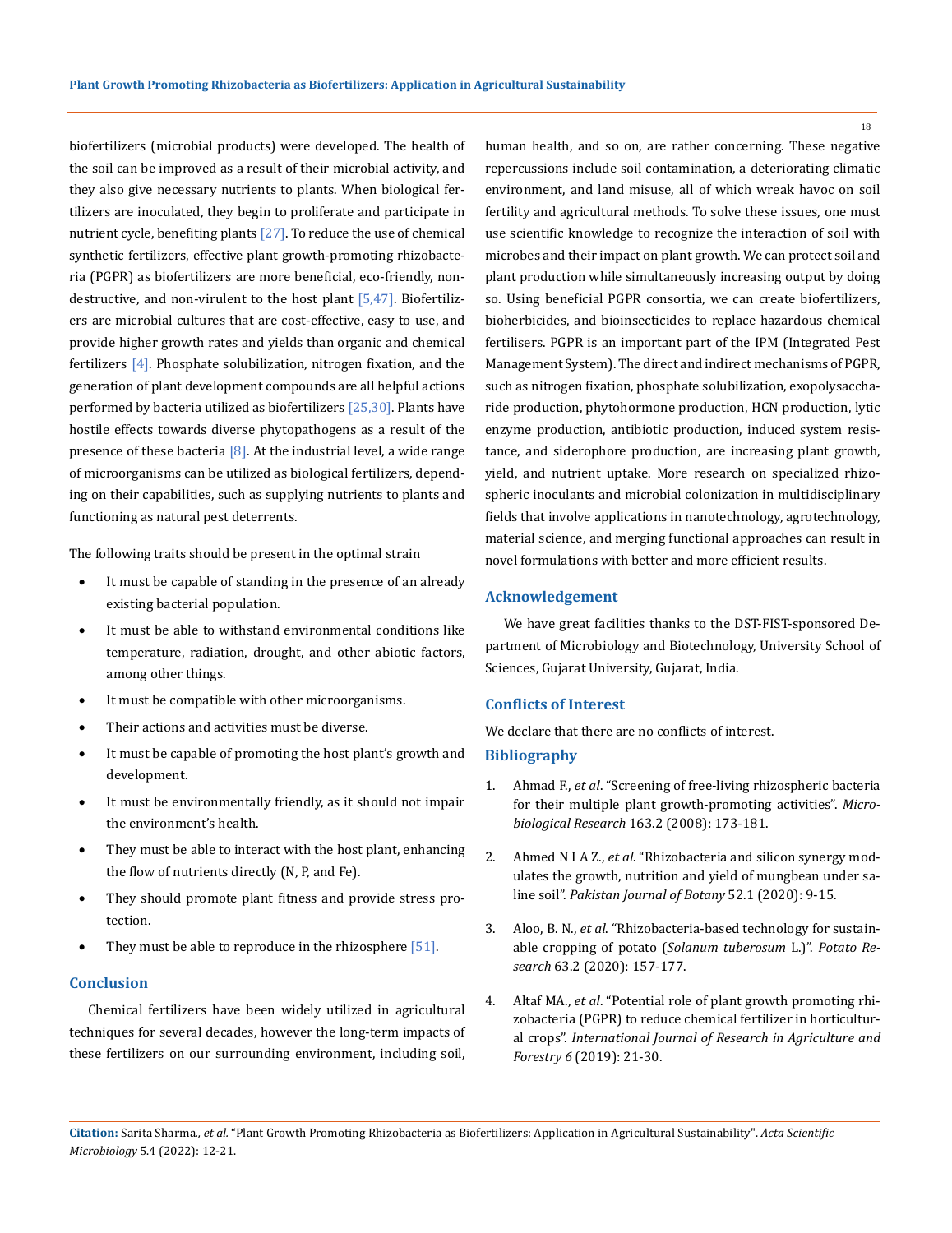- 5. Atieno M., *et al*[. "Assessment of biofertilizer use for sustain](https://pubmed.ncbi.nlm.nih.gov/32871522/)[able agriculture in the Great Mekong Region".](https://pubmed.ncbi.nlm.nih.gov/32871522/) *Journal of envi[ronmental management](https://pubmed.ncbi.nlm.nih.gov/32871522/)*, 275 (2020): 111300.
- 6. Barea J M. "Rhizosphere and mycorrhiza of field crops". In Biological resource management connecting Science and Policy. Springer, Berlin, Heidelberg (2000): 81-92.
- 7. [Bashan Y and De-Bashan L E. "How the plant growth-promot](https://www.sciencedirect.com/science/article/abs/pii/S0065211310080028)ing bacterium *Azospirillum* [promotes plant growth—a critical](https://www.sciencedirect.com/science/article/abs/pii/S0065211310080028)  assessment". *[Advances in Agronomy](https://www.sciencedirect.com/science/article/abs/pii/S0065211310080028)* 108 (2010): 77-136.
- 8. Basu, A., *et al*[. "Plant growth promoting rhizobacteria \(PGPR\)](https://www.mdpi.com/2071-1050/13/3/1140)  [as green bioinoculants: recent developments, constraints, and](https://www.mdpi.com/2071-1050/13/3/1140)  prospects". *Sustainability* [13.3 \(2021\): 1140.](https://www.mdpi.com/2071-1050/13/3/1140)
- 9. Bhardwaj D., *et al*[. "Biofertilizers function as a key player in](https://microbialcellfactories.biomedcentral.com/articles/10.1186/1475-2859-13-66)  [sustainable agriculture by improving soil fertility, plant tol](https://microbialcellfactories.biomedcentral.com/articles/10.1186/1475-2859-13-66)[erance, and crop productivity".](https://microbialcellfactories.biomedcentral.com/articles/10.1186/1475-2859-13-66) *Microbial cell factories* 13.1 [\(2014\): 1-10.](https://microbialcellfactories.biomedcentral.com/articles/10.1186/1475-2859-13-66)
- 10. [Bhattacharyya PN and Jha DK. "Plant growth-promoting rhizo](https://pubmed.ncbi.nlm.nih.gov/22805914/)[bacteria \(PGPR\): emergence in agriculture".](https://pubmed.ncbi.nlm.nih.gov/22805914/) *World Journal of [Microbiology and Biotechnology](https://pubmed.ncbi.nlm.nih.gov/22805914/)* 28.4 (2012): 1327-1350.
- 11. Dabhi J., *et al*. "Bioremediation of Heavy Metals: A brand New Methodology to Sustainable Agriculture". *International Journal of Innovative Research in Science, Engineering and Technology* 10.6 (2020): 6031-6049.
- 12. Elbadry M., *et al*[. "Induction of systemic resistance in faba](https://www.jstor.org/stable/43228873)  bean (*Vicia faba* [L.\) to bean yellow mosaic potyvirus \(BYMV\)](https://www.jstor.org/stable/43228873)  [via seed bacterization with plant growth promoting rhizobac](https://www.jstor.org/stable/43228873)teria". *[Journal of Plant Diseases and Protection](https://www.jstor.org/stable/43228873)* 113.6 (2000): [247-251.](https://www.jstor.org/stable/43228873)
- 13. Franche C., *et al*[. "Nitrogen-fixing bacteria associated with le](https://link.springer.com/article/10.1007/s11104-008-9833-8)[guminous and non-leguminous plants".](https://link.springer.com/article/10.1007/s11104-008-9833-8) *Plant and Soil* 321.1 [\(2009\): 35-59.](https://link.springer.com/article/10.1007/s11104-008-9833-8)
- 14. Franco-Correa M., *et al*[. "Evaluation of actinomycete strains](https://www.sciencedirect.com/science/article/abs/pii/S0929139310000703)  [for key traits related with plant growth promotion and my](https://www.sciencedirect.com/science/article/abs/pii/S0929139310000703)[corrhiza helping activities".](https://www.sciencedirect.com/science/article/abs/pii/S0929139310000703) *Applied Soil Ecology* 45.3 (2120): [209-217.](https://www.sciencedirect.com/science/article/abs/pii/S0929139310000703)
- 15. Gontia-Mishra I., *et al*. "Amelioration of drought tolerance in wheat by the interaction of plant growth-promoting rhizobacteria". *Plant biology* 18.6 (2016): 992-1000.
- 16. Goswami D., *et al*. "Expanding the Horizons for the use of *Paenibacillus* species as PGPR for sustainable agriculture". In Bacilli and Agrobiotechnology. Springer, Cham (2016): 281-307.
- 17. Gouda S., *et al*[. "Revitalization of plant growth-promoting rhi](https://www.sciencedirect.com/science/article/pii/S0944501317303415)[zobacteria for sustainable development in agriculture".](https://www.sciencedirect.com/science/article/pii/S0944501317303415) *Micro[biological Research](https://www.sciencedirect.com/science/article/pii/S0944501317303415)* 206 (2018): 131-140.
- 18. [Gray E J and Smith D L. "Intracellular and extracellular PGPR:](https://www.sciencedirect.com/science/article/abs/pii/S0038071704003608)  [commonalities and distinctions in the plant–bacterium sig](https://www.sciencedirect.com/science/article/abs/pii/S0038071704003608)naling processes". *[Soil Biology and Biochemistry](https://www.sciencedirect.com/science/article/abs/pii/S0038071704003608)* 37.3 (2005): [395-412.](https://www.sciencedirect.com/science/article/abs/pii/S0038071704003608)
- 19. Habib S H., *et al*[. "Plant growth-promoting rhizobacteria en](https://www.hindawi.com/journals/bmri/2016/6284547/)[hance salinity stress tolerance in okra through ROS-scaveng](https://www.hindawi.com/journals/bmri/2016/6284547/)ing enzymes". *[BioMed Research International](https://www.hindawi.com/journals/bmri/2016/6284547/)* (2016).
- 20. Jha C K and Saraf M. "Plant growth-promoting rhizobacteria (PGPR)". *Journal of Agriculture Research And Development* 5.2 (2015): 0108-0119.
- 21. [Jones DL and Hinsinger P. "The rhizosphere: complex by de](https://www.researchgate.net/publication/226868251_The_rhizosphere_Complex_by_design)sign". *Plant and Soil* [312.1 \(2008\): 1-6.](https://www.researchgate.net/publication/226868251_The_rhizosphere_Complex_by_design)
- 22. Kaur M., *et al*[. "Potential of indigenous strains of](https://pubag.nal.usda.gov/catalog/7236640) *Pseudomonas* and *Bacillus* [species for the production of plant growth regula](https://pubag.nal.usda.gov/catalog/7236640)[tors, viz., Auxins, Gibberellins and Cytokinins from carnation](https://pubag.nal.usda.gov/catalog/7236640)  and medicinal plants". *[Progressive Horticulture](https://pubag.nal.usda.gov/catalog/7236640)* 43.1 (2011): [56-60.](https://pubag.nal.usda.gov/catalog/7236640)
- 23. Kenneth OC., *et al*. "Plant growth promoting rhizobacteria (PGPR): a novel agent for sustainable food production". *American Journal of Agricultural and Biological Sciences* 14 (2019): 35-54.
- 24. Kloepper J W and Schroth M N. "Relationship of in vitro antibiosis of plant growth-promoting rhizobacteria to plant growth and the displacement of root microflora". *Phytopathology* 71.10 (1981): 1020-1024.
- 25. Mahanty T., *et al*[. "Biofertilizers: a potential approach for sus](https://pubmed.ncbi.nlm.nih.gov/27888482/)[tainable agriculture development".](https://pubmed.ncbi.nlm.nih.gov/27888482/) *Environmental Science and Pollution Research* [24.4 \(2017\): 3315-3335.](https://pubmed.ncbi.nlm.nih.gov/27888482/)
- 26. Mahmood A., *et al*[. "Seed biopriming with plant growth pro](https://academic.oup.com/femsec/article/92/8/fiw112/2470036)[moting rhizobacteria: a review".](https://academic.oup.com/femsec/article/92/8/fiw112/2470036) *FEMS Microbiology Ecology* [92.8 \(2016\): fiw112.](https://academic.oup.com/femsec/article/92/8/fiw112/2470036)
- 27. Manjunath M., *et al*[. "Developing PGPR consortia using novel](https://www.tandfonline.com/doi/abs/10.1080/03650340.2010.499902)  genera *Providencia* and *Alcaligenes* [along with cyanobacteria](https://www.tandfonline.com/doi/abs/10.1080/03650340.2010.499902)  for wheat". *[Archives of Agronomy and Soil Science](https://www.tandfonline.com/doi/abs/10.1080/03650340.2010.499902)* 57.8 (2011): [873-887.](https://www.tandfonline.com/doi/abs/10.1080/03650340.2010.499902)
- 28. Martínez-Viveros O., *et al*[. "Mechanisms and practical consid](https://www.scielo.cl/scielo.php?script=sci_arttext&pid=S0718-95162010000100006)[erations involved in plant growth promotion by rhizobacte](https://www.scielo.cl/scielo.php?script=sci_arttext&pid=S0718-95162010000100006)ria". *[Journal of Soil Science and Plant Nutrition](https://www.scielo.cl/scielo.php?script=sci_arttext&pid=S0718-95162010000100006)* 10.3 (2010): [293-319.](https://www.scielo.cl/scielo.php?script=sci_arttext&pid=S0718-95162010000100006)

**Citation:** Sarita Sharma*., et al.* "Plant Growth Promoting Rhizobacteria as Biofertilizers: Application in Agricultural Sustainability". *Acta Scientific Microbiology* 5.4 (2022): 12-21.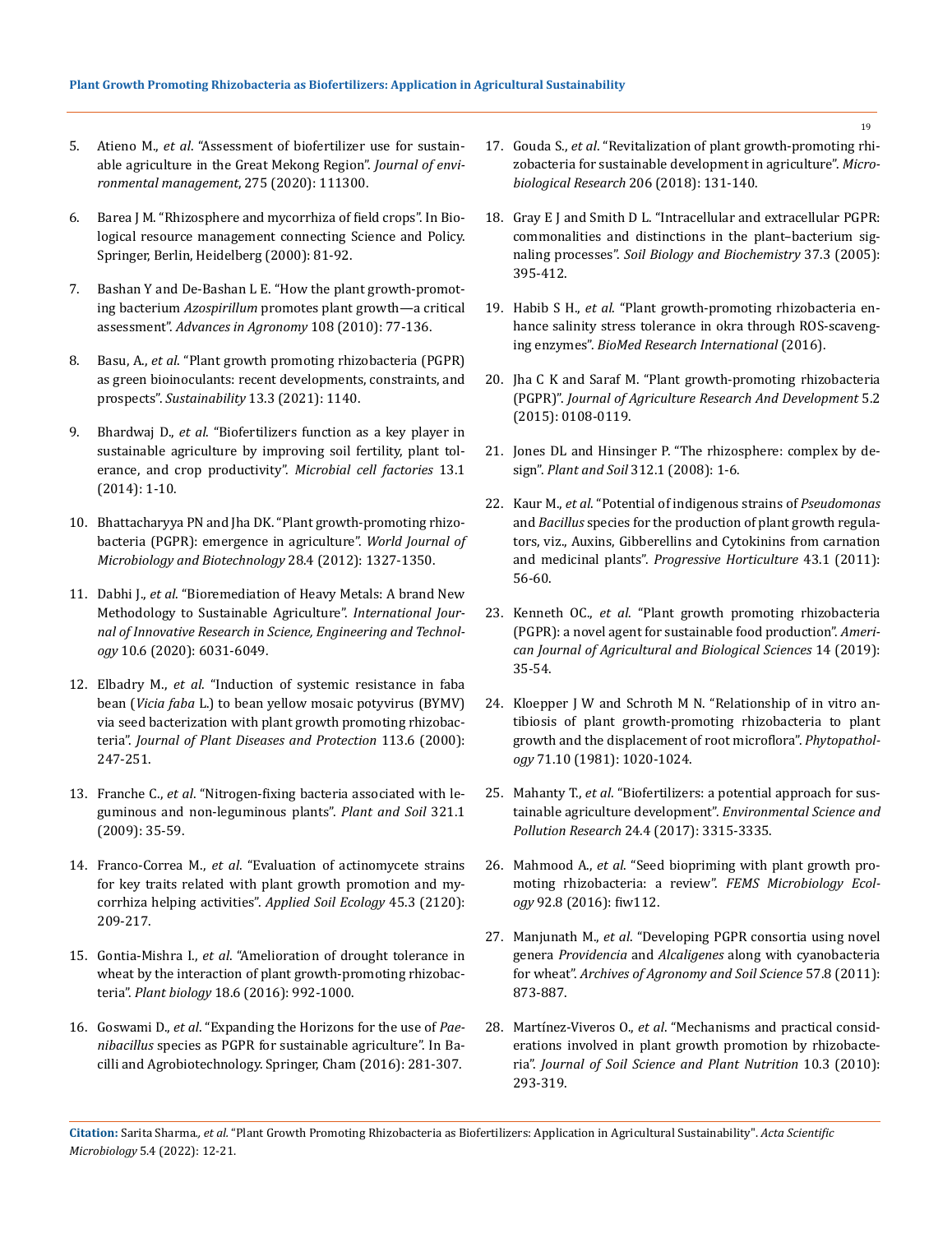- 29. Mia M B and Shamsuddin ZH. "Nitrogen Fixation and Transportation by Rhizobacteria". *International Journal of Botany 6*.3 (2010): 235-242.
- 30. Mohanty P., *et al*. "Insight into the role of PGPR in sustainable agriculture and environment". *Frontiers in Sustainable Food Systems* 5 (2021).
- 31. Nadeem S M., *et al*[. "Relationship between in vitro character](https://pubmed.ncbi.nlm.nih.gov/26860842/)[ization and comparative efficacy of plant growth-promoting](https://pubmed.ncbi.nlm.nih.gov/26860842/)  [rhizobacteria for improving cucumber salt tolerance".](https://pubmed.ncbi.nlm.nih.gov/26860842/) *Archives of Microbiology* [198.4 \(2016\): 379-387.](https://pubmed.ncbi.nlm.nih.gov/26860842/)
- 32. Naseem H., *et al*. "Exopolysaccharides producing rhizobacteria and their role in plant growth and drought tolerance". *Journal of Basic Microbiology* 58.12 (2018): 1009-1022.
- 33. [Prathap M and Kumari B R. "A critical review on plant growth](https://www.researchgate.net/publication/281722911_A_Critical_Review_on_Plant_Growth_Promoting_Rhizobacteria)  promoting rhizobacteria". *[Journal of Plant Pathology and Mi](https://www.researchgate.net/publication/281722911_A_Critical_Review_on_Plant_Growth_Promoting_Rhizobacteria)[crobiology](https://www.researchgate.net/publication/281722911_A_Critical_Review_on_Plant_Growth_Promoting_Rhizobacteria)* 6.4 (2015).
- 34. Raj SN., *et al*. "Plant growth promoting rhizobacteria: potential green alternative for plant productivity". In PGPR: biocontrol and biofertilization. Springer, Dordrecht (2005): 197-216.
- 35. Ramadan E M., *et al*[. "Plant growth promoting rhizobacteria](https://www.researchgate.net/publication/301902938_Plant_growth_promoting_rhizobacteria_and_their_potential_for_biocontrol_of_phytopathogens)  [and their potential for biocontrol of phytopathogens".](https://www.researchgate.net/publication/301902938_Plant_growth_promoting_rhizobacteria_and_their_potential_for_biocontrol_of_phytopathogens) *African [Journal of Microbiology Research](https://www.researchgate.net/publication/301902938_Plant_growth_promoting_rhizobacteria_and_their_potential_for_biocontrol_of_phytopathogens)* 10.15 (2016): 486-504.
- 36. Rehman F U., *et al*. "Plant growth promoting rhizobacteria and their mechanisms involved in agricultural crop production: A review". *SunText Review of BioTechnology* 1.2 (2020): 1-6.
- 37. Roesti D., *et al*[. "Plant growth stage, fertiliser management](https://www.sciencedirect.com/science/article/abs/pii/S0038071705003263)  [and bio-inoculation of arbuscular mycorrhizal fungi and plant](https://www.sciencedirect.com/science/article/abs/pii/S0038071705003263)  [growth promoting rhizobacteria affect the rhizobacterial com](https://www.sciencedirect.com/science/article/abs/pii/S0038071705003263)[munity structure in rain-fed wheat fields".](https://www.sciencedirect.com/science/article/abs/pii/S0038071705003263) *Soil Biology and Biochemistry* [38.5 \(2006\): 1111-1120.](https://www.sciencedirect.com/science/article/abs/pii/S0038071705003263)
- 38. Romera F J., *et al*[. "Induced systemic resistance \(ISR\) and Fe](https://www.frontiersin.org/articles/10.3389/fpls.2019.00287/full)  [deficiency responses in dicot plants".](https://www.frontiersin.org/articles/10.3389/fpls.2019.00287/full) *Frontiers in Plant Science* [10 \(2019\): 287.](https://www.frontiersin.org/articles/10.3389/fpls.2019.00287/full)
- 39. Sayyed R Z., *et al*[. "Siderophore producing PGPR for crop nu](https://link.springer.com/chapter/10.1007/978-3-642-33639-3_17)[trition and phytopathogen suppression". In](https://link.springer.com/chapter/10.1007/978-3-642-33639-3_17) Bacteria in agro[biology: disease management. Springer, Berlin, Heidelberg](https://link.springer.com/chapter/10.1007/978-3-642-33639-3_17)  [\(2013\): 449-471.](https://link.springer.com/chapter/10.1007/978-3-642-33639-3_17)
- 40. Sharma S., *et al*. "Biofilm: Used as A Brand-new Technology in Bioremediation". *Vidya; A Journal of Gujarat University* 16.2 (2021): 99-116.
- 41. Sharma S., *et al*[. "Phytomining of Heavy Metals: A Green Tech](https://www.semanticscholar.org/paper/Phytomining-of-Heavy-Metals%3A-A-Green-Technology-to-Sharma-Parihar/2c3f80780115805f251e7b030ead6a00a4539c87)[nology to Sustainable Agriculture".](https://www.semanticscholar.org/paper/Phytomining-of-Heavy-Metals%3A-A-Green-Technology-to-Sharma-Parihar/2c3f80780115805f251e7b030ead6a00a4539c87) *International Journal of In[novative Research in Science, Engineering and Technology](https://www.semanticscholar.org/paper/Phytomining-of-Heavy-Metals%3A-A-Green-Technology-to-Sharma-Parihar/2c3f80780115805f251e7b030ead6a00a4539c87)* 10.6 [\(2021\): 7527-7538.](https://www.semanticscholar.org/paper/Phytomining-of-Heavy-Metals%3A-A-Green-Technology-to-Sharma-Parihar/2c3f80780115805f251e7b030ead6a00a4539c87)
- 42. Sharma S., *et al*. "Exploring the Biotic Stress Tolerance Potential of Heavy Metal Tolerate Rhizobacteria Isolated from Mines Area and Landfill Site". *Acta Scientific Microbiology* 5.2 (2022): 31-37.
- 43. Sharma S., *et al*[. "Isolation of Heavy Metal Tolerant Rhizobac](https://www.researchgate.net/publication/350789150_Isolation_of_Heavy_Metal_Tolerant_Rhizobacteria_from_Zawar_Mines_Area_Udaipur_Rajasthan_India)[teria from Zawar Mines Area, Udaipur, Rajasthan, India".](https://www.researchgate.net/publication/350789150_Isolation_of_Heavy_Metal_Tolerant_Rhizobacteria_from_Zawar_Mines_Area_Udaipur_Rajasthan_India) *Bio[science Biotechnology Research Communication](https://www.researchgate.net/publication/350789150_Isolation_of_Heavy_Metal_Tolerant_Rhizobacteria_from_Zawar_Mines_Area_Udaipur_Rajasthan_India)* 13.1 (2020): [233-238.](https://www.researchgate.net/publication/350789150_Isolation_of_Heavy_Metal_Tolerant_Rhizobacteria_from_Zawar_Mines_Area_Udaipur_Rajasthan_India)
- 44. Sharma Sarita., *et al*. "Elucidate the Influence of Heavy Metal on Bacterial Growth Isolated from a Mining Location and A Waste Dump: Using their Inducible Mechanism". *Current Trends in Biomedical Engineering and Biosciences* 20.2 (2021): 001-006.
- 45. [Shokati B and Poudineh Z. "An overview of plant growth pro](https://ijpp.iau-saveh.ac.ir/article_533559_500ab226eec938ae5b7515e679c670e7.pdf)[moting rhizobacteria and their influence on essential oils of](https://ijpp.iau-saveh.ac.ir/article_533559_500ab226eec938ae5b7515e679c670e7.pdf)  [medicinal plants: a review article".](https://ijpp.iau-saveh.ac.ir/article_533559_500ab226eec938ae5b7515e679c670e7.pdf) *Iranian Journal of Plant Physiology* [7.3 \(2017\): 2051-2061.](https://ijpp.iau-saveh.ac.ir/article_533559_500ab226eec938ae5b7515e679c670e7.pdf)
- 46. [Singh R P and Jha PN. "Plant growth promoting potential of](https://www.ijcmas.com/vol-4-7/Rajnish%20Prakash%20Singh%20and%20Prabhat%20Nath%20Jha.pdf)  [ACC deaminase rhizospheric bacteria isolated from Aerva](https://www.ijcmas.com/vol-4-7/Rajnish%20Prakash%20Singh%20and%20Prabhat%20Nath%20Jha.pdf)  [javanica: a plant adapted to saline environments".](https://www.ijcmas.com/vol-4-7/Rajnish%20Prakash%20Singh%20and%20Prabhat%20Nath%20Jha.pdf) *Interna[tional Journal of Current Microbiology and Applied Sciences](https://www.ijcmas.com/vol-4-7/Rajnish%20Prakash%20Singh%20and%20Prabhat%20Nath%20Jha.pdf)* 4.7 [\(2015\): 142-152.](https://www.ijcmas.com/vol-4-7/Rajnish%20Prakash%20Singh%20and%20Prabhat%20Nath%20Jha.pdf)
- 47. [Suhag M. "Potential of biofertilizers to replace chemical fertil](https://iarjset.com/upload/2016/may-16/IARJSET%2034.pdf)izers". *[International Journal of Advanced Research in Science,](https://iarjset.com/upload/2016/may-16/IARJSET%2034.pdf)  [Engineering and Technology](https://iarjset.com/upload/2016/may-16/IARJSET%2034.pdf)* 3.5 (2016): 163-167.
- 48. Sureshbabu K., *et al*[. "Amazing multiple function properties](https://www.researchgate.net/publication/294276157_Amazing_Multiple_Function_Properties_of_Plant_Growth_Promoting_Rhizobacteria_in_the_Rhizosphere_Soil)  [of plant growth promoting rhizobacteria in the rhizosphere](https://www.researchgate.net/publication/294276157_Amazing_Multiple_Function_Properties_of_Plant_Growth_Promoting_Rhizobacteria_in_the_Rhizosphere_Soil)  soil". *[International Journal of Current Microbiology and Applied](https://www.researchgate.net/publication/294276157_Amazing_Multiple_Function_Properties_of_Plant_Growth_Promoting_Rhizobacteria_in_the_Rhizosphere_Soil)  Sciences* [5.2 \(2016\): 661-683.](https://www.researchgate.net/publication/294276157_Amazing_Multiple_Function_Properties_of_Plant_Growth_Promoting_Rhizobacteria_in_the_Rhizosphere_Soil)
- 49. Saraf M., *et al*. "Production and optimization of siderophore from plant growth promoting Rhizobacteria". *Scholar press*  (2017): 1-85.
- 50. Van Loon L C., *et al*[. "Systemic resistance induced by rhi](https://pubmed.ncbi.nlm.nih.gov/15012509/)zosphere bacteria". *[Annual Review of Phytopathology](https://pubmed.ncbi.nlm.nih.gov/15012509/)* 36.1 [\(1998\): 453-483.](https://pubmed.ncbi.nlm.nih.gov/15012509/)
- 51. Zablotowicz R M., *et al*. "Plant growth promotion mediated by bacterial rhizosphere colonizers". In The rhizosphere and plant growth. Springer, Dordrecht (1991): 315-326.

**Citation:** Sarita Sharma*., et al.* "Plant Growth Promoting Rhizobacteria as Biofertilizers: Application in Agricultural Sustainability". *Acta Scientific Microbiology* 5.4 (2022): 12-21.